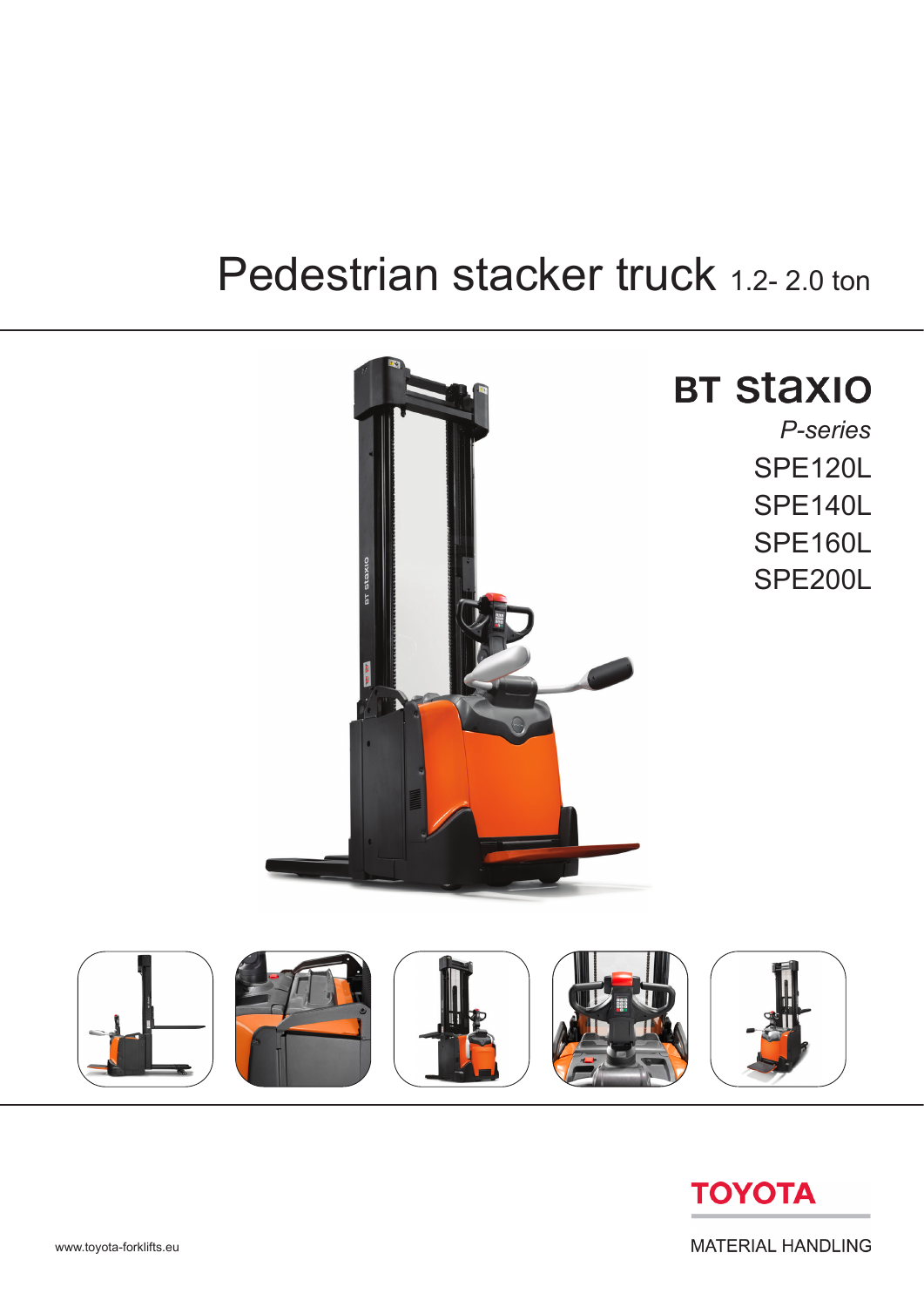### **Pedestrian stacker with elevating support arms**

| <b>Specifications</b> |      |                                                             |                            |              | <b>SPE120L</b>      | <b>SPE140L</b>       | <b>SPE160L</b>       | <b>SPE200L</b>           |
|-----------------------|------|-------------------------------------------------------------|----------------------------|--------------|---------------------|----------------------|----------------------|--------------------------|
|                       | 1.1  | Manufacturer                                                |                            |              | Toyota              | Toyota               | Toyota               | Toyota                   |
|                       | 1.2  | Model                                                       |                            |              | <b>SPE120L</b>      | SPE140L              | <b>SPE160L</b>       | SPE200L                  |
|                       | 1.3  | <b>Drive</b>                                                |                            |              | Electric            | Electric             | Electric             | Electric                 |
|                       | 1.4  | Operator type                                               |                            |              | Stand on/pedestrian | Stand on/pedestrian  | Stand on/pedestrian  | Stand on/pedestrian      |
|                       | 1.5  | Load capacity/rated load                                    | Q                          | kg           | 1200                | 1400                 | 1600                 | 2000                     |
| dentification         |      | Support arm capacity                                        | Q                          | kg           | 2000                | 2000                 | 2000                 | 2000                     |
|                       | 1.6  | Load center                                                 | C                          | mm           | 600                 | 600                  | 600                  | 600                      |
|                       | 1.8  | Load distance, centre of support arm wheel to face of forks |                            |              |                     |                      |                      |                          |
|                       |      | raised support arms                                         | X                          | mm           | 694                 | 661                  | 661                  | 644                      |
|                       |      | lowered support arms                                        | $\mathsf X$                | mm           | 725                 | 692                  | 692                  | 675                      |
|                       | 1.9  | Wheelbase                                                   |                            |              |                     |                      |                      |                          |
|                       |      | raised support arms                                         | y                          | mm           | 1408                | 1408                 | 1408                 | 1408                     |
|                       |      | lowered support arms                                        | V                          | mm           | 1439                | 1439                 | 1439                 | 1439                     |
|                       | 2.1  | Service weight incl. battery                                |                            | kg           | 1349                | 1489                 | 1489                 | 1691                     |
| Weight                | 2.2  | Axle load, with load, drive/castor/fork wheel               |                            | kg           | 680/249/1620        | 820/143/1926         | 870/94/2125          | 680/384/2627             |
|                       | 2.3  | Axle load, without load, drive/castor/fork wheel            |                            | kg           | 400/496/453         | 510/450/529          | 510/529/450          | 400/676/615              |
|                       | 3.1  | Drive/castor/fork wheel                                     |                            |              |                     |                      | Polyurethane         |                          |
|                       | 3.2  | Wheel size, front                                           |                            | mm           | Ø 230               | Ø 230                | Ø 230                | Ø 230                    |
| Wheels                | 3.3  | Wheel size, rear                                            |                            | mm           | Ø 85                | Ø 85                 | Ø85                  | Ø 85                     |
|                       | 3.4  | Additional wheel size                                       |                            | mm           | Ø 125               | Ø 125                | Ø 125                | Ø 125                    |
|                       | 3.5  | Wheels, number front/rear $(x =$ driven wheels)             |                            |              | $1x + 2/2$ or 4     | $1x + 2/2$ or 4      | $1x + 2/2$ or 4      | $1x+2/2$ or 4            |
|                       | 3.6  | Track width, front                                          | $b_{10}$                   | mm           | 585                 | 585                  | 585                  | 585                      |
|                       | 3.7  | Track width, rear                                           | b,                         | mm           | 390                 | 390                  | 390                  | 390                      |
|                       | 4.2  | Height, mast lowered                                        | h,                         | mm           | $2020$ *)           | $1955$ *)            | $1955$ <sup>*)</sup> | $1955$ <sup>*)</sup>     |
|                       | 4.3  | Free lift                                                   | $h_{\alpha}$               | mm           | $1556$ *)           | $1478$ <sup>*)</sup> | $1478$ <sup>*)</sup> | $1378$ <sup>*)</sup>     |
|                       | 4.4  | Lift                                                        | $h_{\rm a}$                | mm           | 4060 $*$            | 4060 $*$             | 4060 $*$             | $3960$ *)                |
|                       |      | Lift height                                                 | $h_{23}$                   | mm           | 4150 $*$            | 4150 *)              | 4150 *)              | 4050 *)                  |
|                       | 4.5  | Height, mast extended                                       | $h_{\scriptscriptstyle A}$ | mm           | 4657 *)             | 4668 *)              | 4668 *)              | 4668 *)                  |
|                       | 4.6  | <b>Initial Lift</b>                                         | $h_{\epsilon}$             | mm           | 120                 | 120                  | 120                  | 120                      |
|                       | 4.8  | Stand height                                                | h <sub>2</sub>             | mm           | 190                 | 190                  | 190                  | 190                      |
|                       | 4.9  | Height of tiller in drive position, min./max.               |                            |              |                     |                      |                      |                          |
|                       |      | highest setting                                             | $h_{14}$                   | mm           | 1201/1413           | 1201/1413            | 1201/1413            | 1201/1413                |
|                       |      | lowest setting                                              | $h_{\mu}$                  | mm           | 1101/1313           | 1101/1313            | 1101/1313            | 1101/1313                |
|                       | 4.15 | Height, fork lowered                                        | $h_{13}$                   | mm           | 90                  | 90                   | 90                   | 90                       |
|                       | 4.19 | Overall length                                              |                            |              |                     |                      |                      |                          |
|                       |      | platform up                                                 |                            | mm           | 2085                | 2106                 | 2106                 | 2129                     |
| <b>Dimensions</b>     |      | platform down                                               | I.                         | mm           | 2532                | 2565                 | 2565                 | 2577                     |
|                       | 4.20 | Length to face of forks                                     |                            |              |                     |                      |                      |                          |
|                       |      | platform up                                                 | $\mathsf{I}_{2}$           | mm           | 935                 | 956                  | 956                  | 979                      |
|                       |      | platform down                                               |                            | mm           | 1382                | 1415                 | 1415                 | 1427                     |
|                       | 4.21 | Overall width                                               | b/b                        | mm           | $790/-$             | 790/-                | $790/-$              | $850/-$                  |
|                       | 4.22 | Fork dimensions                                             | s/e/l                      | mm           | 70/180/1150         | 70/180/1150          | 70/180/1150          | 70/185/1150              |
|                       | 4.25 | Width over forks                                            | b,                         | mm           | 570                 | 570                  | 570                  | 575                      |
|                       | 4.32 | Ground clearance, center of wheelbase                       | m <sub>2</sub>             | mm           | 19,5                | 19,5                 | 19,5                 | 19,5                     |
|                       | 4.33 | Aisle width for pallets 1000x1200 crossways                 |                            |              |                     |                      |                      |                          |
|                       |      | platform up                                                 | $\mathsf{A}_{\mathsf{st}}$ | mm           | 2619                | 2639                 | 2639                 | 2650                     |
|                       |      | platform down                                               | A                          | mm           | 3068                | 3088                 | 3088                 | 3099                     |
|                       | 4.34 | Aisle width for pallets 800x1200 lengthways                 |                            |              |                     |                      |                      |                          |
|                       |      | platform up                                                 | $A_{st}$                   | mm           | 2510<br>2959        | 2536<br>2985         | 2536                 | 2550                     |
|                       |      | platform down                                               | $A_{st}$                   | mm           |                     |                      | 2985                 | 2999                     |
|                       | 4.35 | Turning radius                                              |                            |              | 1665                | 1665                 | 1665                 | 1665                     |
|                       |      | platform up<br>platform down                                | W.<br>W.                   | mm           | 2114                | 2114                 | 2114                 | 2114                     |
|                       | 5.1  | Travel speed, with/without load                             |                            | mm           |                     |                      |                      |                          |
|                       |      | 6 km/h version                                              |                            | km/h         | 6,0/6,0             | 6,0/6,0              | 6,0/6,0              | 6,0/6,0                  |
|                       |      | 8 km/h version                                              |                            | km/h         | 7,0/8,0             | 7,0/8,0              | 7,0/8,0              | $\qquad \qquad -$        |
|                       |      | 10 km/h version                                             |                            | km/h         |                     | 9,0/10,0             | 9,0/10,0             |                          |
|                       | 5.2  | Lift speed, with/without load                               |                            | m/s          | 0,20/0,36           | 0,17/0,33            | 0,15/0,31            | 0,13/0,24                |
|                       | 5.3  | Lowering speed, with/without load                           |                            | m/s          | 0,45/0,45           | 0,45/0,45            | 0,45/0,45            | 0,38/0,45                |
| Performance data      | 5.8  | Max. gradeability, with/without load                        |                            | $\%$         | 8/12                | 8/12                 | 8/12                 | 8/12                     |
|                       | 5.9  | Acceleration time (over 10 m)                               |                            | $\mathsf{s}$ | 5,2                 | 5,3                  | 5,5                  | 6,6                      |
|                       | 5.10 | Service brake                                               |                            |              | Electromagnetic     | Electromagnetic      | Electromagnetic      | Electromagnetic          |
|                       | 6.1  | Drive motor rating (S2 60min)                               |                            |              |                     |                      |                      |                          |
|                       |      | 6 km/h version                                              |                            | kW           | 1,8                 | 1,8                  | 1,8                  | 1,8                      |
|                       |      | 8 km/h version                                              |                            | kW           | 1,8                 | 1,8                  | 1,8                  | $\overline{\phantom{0}}$ |
|                       |      | 10 km/h version                                             |                            | kW           |                     | 2,5                  | 2,5                  |                          |
| Electric motor        | 6.2  | Lift motor rating (S3 15%)                                  |                            | kW           | 3                   | 3                    | 3                    | $\mathfrak{Z}$           |
|                       | 6.4  | Battery voltage, nominal capacity K                         |                            | V/Ah         | 24/300              | 24/300               | 24/300               | 24/300                   |
|                       | 6.5  | Battery weight                                              |                            | kg           | 195-270             | 195-270              | 195-270              | 195-270                  |
|                       | 6.6  | Energy consumption acc to VDI cycle                         |                            | kWh/h        | 1,04                | 1,06                 | 1,07                 | 1,06                     |
|                       | 8.1  | Type of drive control                                       |                            |              | Variable AC         | Variable AC          | Variable AC          | Variable AC              |
| <b>Others</b>         | 8.4  | Sound level at the driver's ear according to EN 12 053      |                            | dB(A)        | 66                  | 66                   | 66                   | 67                       |
|                       |      |                                                             |                            |              |                     |                      |                      |                          |

1) Measured according to company standard.

\* ) Further alternatives are available and will produce other values.

Data is based on standard configurations: Small battery compartment, h23 = 4150 mm (SPE120/140/160) and 4050 mm (SPE200) Triplex HiLo mast

All data are based on table configuration. Other configurations may give other values. Truck performance and dimensions are nominal and subject to tolerances.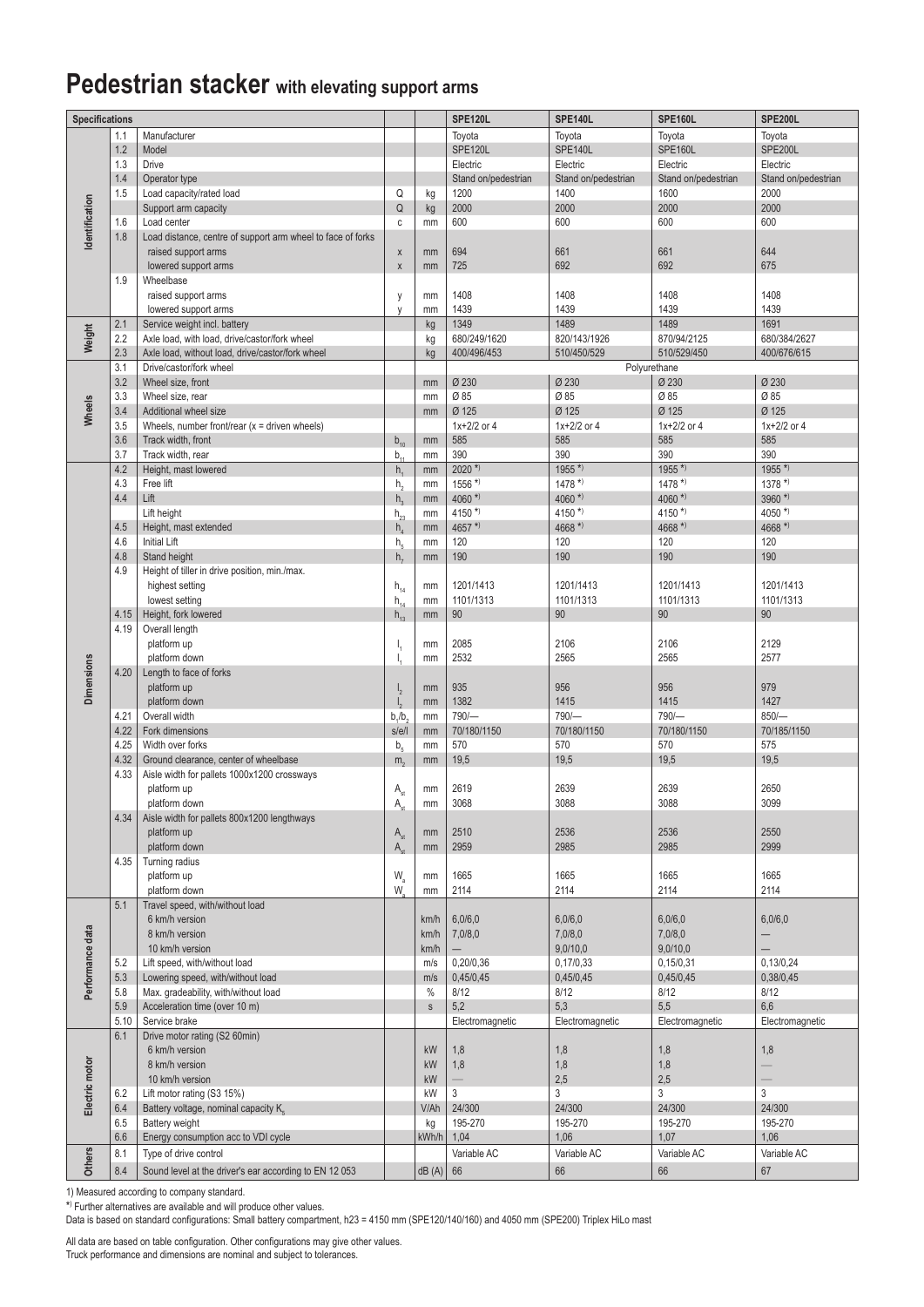## **Battery dependent dimensions**

|                   |                                             |              |                |             |                | <b>SPE120L</b> |                |             | SPE140L        |             |                 |                      | <b>SPE160L</b> |                 |                | <b>SPE200L</b> |                |             |                 |
|-------------------|---------------------------------------------|--------------|----------------|-------------|----------------|----------------|----------------|-------------|----------------|-------------|-----------------|----------------------|----------------|-----------------|----------------|----------------|----------------|-------------|-----------------|
| <b>Dimensions</b> |                                             |              |                |             | Lift out       |                | Sideways       |             | Lift out       |             | <b>Sideways</b> | Lift out             |                | <b>Sideways</b> |                | Lift out       |                |             | <b>Sideways</b> |
|                   |                                             |              | <b>Battery</b> |             | L*             | S              | $L^*$          | S           | L*             | S           | I*              | S                    | L*             | S               | L*             | S              | L*             | S           | $L^*$           |
| 1.9               | Wheelbase                                   |              |                |             |                |                |                |             |                |             |                 |                      |                |                 |                |                |                |             |                 |
|                   | raised support arms                         | y            | mm             | 1408        | 1505           | 1408           | 1505           | 1408        | 1505           | 1408        | 1505            | 1408                 | 1505           | 1408            | 1505           | 1408           | 1505           | 1408        | 1505            |
|                   | lowered support arms                        | y            | mm             | 1439        | 1536           | 1436           | 1536           | 1439        | 1536           | 1439        | 1536            | 1439                 | 1536           | 1439            | 1536           | 1439           | 1536           | 1439        | 1536            |
| 4.19              | Overall length                              |              |                |             |                |                |                |             |                |             |                 |                      |                |                 |                |                |                |             |                 |
|                   | platform up                                 |              | mm             | 2085        | 2181           | 2085           | 2181           | 2106        | 2203           | 2106        | 2203            | 2106                 | 2203           | 2106            | 2203           | 2129           | 2226           | 2129        | 2226            |
|                   | platform down                               |              | mm             | 2532        | 2631           | 2532           | 2631           | 2565        | 2665           | 2565        | 2665            | 2565                 | 2665           | 2565            | 2665           | 2577           | 2674           | 2577        | 2674            |
| 4.20              | Length to face of forks                     |              | mm             |             |                |                |                |             |                |             |                 |                      |                |                 |                |                |                |             |                 |
|                   | platform up                                 |              | mm             | 935         | 1031           | 935            | 1031           | 956         | 1053           | 956         | 1053            | 956                  | 1053           | 956             | 1053           | 979            | 1076           | 979         | 1076            |
|                   | platform down                               |              | mm             | 1382        | 1481           | 1382           | 1481           | 1415        | 1515           | 1415        | 1515            | 1415                 | 1515           | 1415            | 1515           | 1427           | 1524           | 1427        | 1524            |
| 4.33              | Aisle width for pallets 1000x1200 crossways |              |                |             |                |                |                |             |                |             |                 |                      |                |                 |                |                |                |             |                 |
|                   | platform up                                 | $A_{\rm et}$ | mm             | 2619        | 2715           | 2619           | 2715           | 2639        | 2735           | 2639        | 2735            | 2639                 | 2735           | 2639            | 2735           | 2650           | 2746           | 2650        | 2746            |
|                   | platform down                               | $A_{\rm et}$ | mm             | 3068        | 3165           | 3068           | 3165           | 3088        | 3185           | 3088        | 3185            | 3088                 | 3185           | 3088            | 3185           | 3099           | 3196           | 3099        | 3196            |
| 4.34              | Aisle width for pallets 800x1200 lengthways |              |                |             |                |                |                |             |                |             |                 |                      |                |                 |                |                |                |             |                 |
|                   | platform up                                 | $A_{\rm st}$ | mm             | 2510        | 2606           | 2510           | 2606           | 2536        | 2632           | 2536        | 2632            | 2536                 | 2632           | 2536            | 2632           | 2550           | 2646           | 2550        | 2646            |
|                   | platform down                               | $A_{\rm st}$ | mm             | 2959        | 3056           | 2959           | 3056           | 2985        | 3082           | 2985        | 3082            | 2985                 | 3082           | 2985            | 3082           | 2999           | 3096           | 2999        | 3096            |
| 4.35              | <b>Turning radius</b>                       |              |                |             |                |                |                |             |                |             |                 |                      |                |                 |                |                |                |             |                 |
|                   | platform up                                 | W,           | mm             | 1665        | 1761           | 1665           | 1761           | 1665        | 1761           | 1665        | 1761            | 1665                 | 1761           | 1665            | 1761           | 1665           | 1761           | 1665        | 1761            |
|                   | platform down                               | W.           | mm             | 2114        | 2211           | 2114           | 2211           | 2114        | 2211           | 2114        | 2211            | 2114                 | 2211           | 2114            | 2211           | 2114           | 2211           | 2114        | 2211            |
| 6.4               | Battery voltage, nominal capacity K.        |              | V/Ah           | 24/300      | 24/500         | 24/300         | 24/500         | 24/300      | 24/500 24/300  |             |                 | 24/500 24/300 24/500 |                | 24/300          | 24/500         | 24/300         | 24/500         | 24/300      | 24/500          |
| 6.5               | Battery weight, min.-max.                   |              | kg             | 195-<br>310 | $345 -$<br>405 | 195-<br>300    | $345 -$<br>405 | 195-<br>310 | $345 -$<br>405 | 195-<br>310 | $345 -$<br>405  | 195-<br>310          | $345 -$<br>405 | 195-<br>310     | $345 -$<br>405 | 195-<br>310    | $345 -$<br>405 | 195-<br>310 | $345 -$<br>405  |

\* DIN battery will give same truck dimensions as for the large battery

### **Mast dimensions**

| <b>Mast</b>             |                             |                                   |    | <b>Duplex Tele Panoramic View</b> |      |      |           |      | Duplex HiLo |       |      |      |      |                |       |      | <b>Triplex HiLo</b> |      |      |      |      |           |      |  |
|-------------------------|-----------------------------|-----------------------------------|----|-----------------------------------|------|------|-----------|------|-------------|-------|------|------|------|----------------|-------|------|---------------------|------|------|------|------|-----------|------|--|
|                         | $h_{23}$                    | Lift height $(h, +h)$             | mm | 2350                              | 2800 | 3300 | 3700      | 4150 | 1950        | 2350  | 2500 | 2800 | 3300 | 3700           | 4150  | 3300 | 3700                | 3950 | 4150 | 4500 |      |           |      |  |
| 20L                     | $\Pi_{2}$                   | Lift                              | mm | 2260                              |      | 3210 | 3610      | 4060 | 1860        | 2260  | 2410 | 2710 | 3210 | 3610           | 4060  | 3210 | 3610                | 3860 | 4060 |      |      |           |      |  |
| SPE1                    | п.                          | Height, mast lowered              | mm | 1718                              | 1943 | 2193 | 2393      | 2618 | 1518        | 1718  | 1793 | 1943 | 2193 | 2393           | 2618  | 1737 | 1870                | 1953 |      |      |      |           |      |  |
|                         | $n_{\circ}$                 | Free lift, ground to top of forks | mm | 172                               | 172  | 172  | 172       | 172  | 1082        | 1282  | 1356 | 1506 | 1756 | 1956           | 2182  | 1274 | 1406                | 1490 | 1556 |      |      |           |      |  |
|                         |                             | Height, mast extended             | mm | 2827                              | 3277 | 3777 | 4177      | 4627 | 2468        | 2868  | 3018 | 3318 | 3818 | 4218           | 4660  | 3808 | 4207                | 4456 | 4657 | 5008 | 5308 |           |      |  |
|                         | $h_{23}$                    | Lift height $(h_{13}+h_3)$        | mm | 2350                              | 2800 | 3300 | 3700      | 4150 |             | 2350  | 2500 | 2800 | 3300 | 3700           | 4150  | 3300 | 3700                | 3950 | 4150 | 4500 |      | 5400      |      |  |
| $\overline{\mathbf{r}}$ | $\mathsf{\Pi}_{\mathtt{Q}}$ | Lift                              | mm | 2260                              | 2710 | 3210 | 3610      | 4060 |             | 2260. | 2410 | 2710 | 3210 | 3610           | 40601 | 3210 | 3610                | 3860 | 4060 | 4410 |      | 5310      |      |  |
| 접                       | n.                          | Height, mast lowered              | mm | 1744                              | 1969 | 2219 | 2419 2644 |      |             | 1743  | 1818 | 1968 |      | 2218 2418 2643 |       | 1671 | 1805                | 1888 | 1955 | 2071 | 2171 | 2371      |      |  |
| ဖာ                      | п.                          | Free lift, ground to top of forks | mm |                                   |      |      |           |      |             | 1256  | 1332 | 1482 | 1732 | 1932           | 2156  | 1194 | 1328                | 1410 | 1478 | 1594 | 1694 | 1894      |      |  |
|                         |                             | Height, mast extended             | mm | 2892                              | 3342 | 3842 | 4242      | 4692 |             | 2891  | 3041 | 3341 | 3841 | 4241           | 4691  | 3816 | 4218                | 4467 | 4668 | 5016 | 5316 | 5916      |      |  |
|                         | $n_{23}$                    | Lift height $(h_{12}+h_{2})$      | mm | 2350                              | 2800 | 3300 | 3700      | 4150 | 1950        | 2350  | 2500 | 2800 | 3300 | 3700           | 4150  | 3300 | 3700                | 3950 | 4150 | 4500 | 4800 | 5400      | 6000 |  |
| 60L                     |                             | Lift                              | mm | 2260                              |      | 3210 | 3610      | 4060 | 1860        | 2260  | 2410 | 2710 | 3210 | 3610           | 4060  | 3210 | 3610                | 3860 | 4060 | 4410 | 4710 | 5310      | 5910 |  |
| 핀                       |                             | Height, mast lowered              | mm | 1744                              | 1969 | 2219 | 2419      | 2644 | 1543        | 1743  | 1818 | 1968 | 2218 | 2418           | 2643  | 167' | 1805                | 1888 | 1955 |      |      |           | 257' |  |
| င္ဟ                     |                             | Free lift, ground to top of forks | mm |                                   |      |      |           |      | 1056        | 1256  | 1332 | 1482 | 1732 | 1932           | 2156  | 1194 | 1328                | 1410 | 1478 | 1594 | 1694 | 1894      | 2096 |  |
|                         |                             | Height, mast extended             | mm | 2892                              | 3342 | 3842 | 4242      | 4692 | 2491        | 2891  | 3041 | 3341 | 3841 | 4241           | 4691  | 3816 | 4218                | 4467 | 4668 | 5016 | 5316 | 5916 6520 |      |  |

| <b>Mast</b>                |              |                                   |    |      | <b>Duplex Tele Panoramic View</b> |      |      |      |      |      | <b>Duplex HiLo</b> |      | <b>Triplex HiLo</b> |      |      |      |      |      |      |
|----------------------------|--------------|-----------------------------------|----|------|-----------------------------------|------|------|------|------|------|--------------------|------|---------------------|------|------|------|------|------|------|
| ಕ<br>0<br>$\sim$<br>ш<br>ഄ | $n_{23}$     | Lift height $(h_{12}+h_{2})$      | mm | ?150 | 2600                              | 3100 | 3500 | 3950 | 2150 | 2300 | 2600               | 3100 | 3500                | 3950 | 3200 | 3600 | 3850 | 4050 | 4400 |
|                            | $h_{\alpha}$ | Lift                              | mm | 2060 | 2510                              | 3010 | 3410 | 3860 | 2060 | 2210 | 2510               | 3010 | 3410                | 3860 | 3110 | 3510 | 3760 | 3960 | 4310 |
|                            |              | Height, mast lowered              | mm | 744  | 1969                              | 2219 | 2419 | 2644 | '744 | 1819 | 1969               | 2219 | 2419                | 2644 | 167  | 1805 | 1888 | 1955 | 2071 |
|                            | $h_{\alpha}$ | Free lift, ground to top of forks | mm |      |                                   |      |      |      | 156  | 1232 | 1382               | 1632 | 1832                | 2056 | 1094 | 1228 | 1310 | 1378 | 1494 |
|                            | h.           | Height, mast extended             | mm | 2792 | 3242                              | 3742 | 4142 | 4592 | 2792 | 2942 | 3242               | 3742 | 4142                | 4592 | 3816 | 4218 | 4467 | 4668 | 5016 |